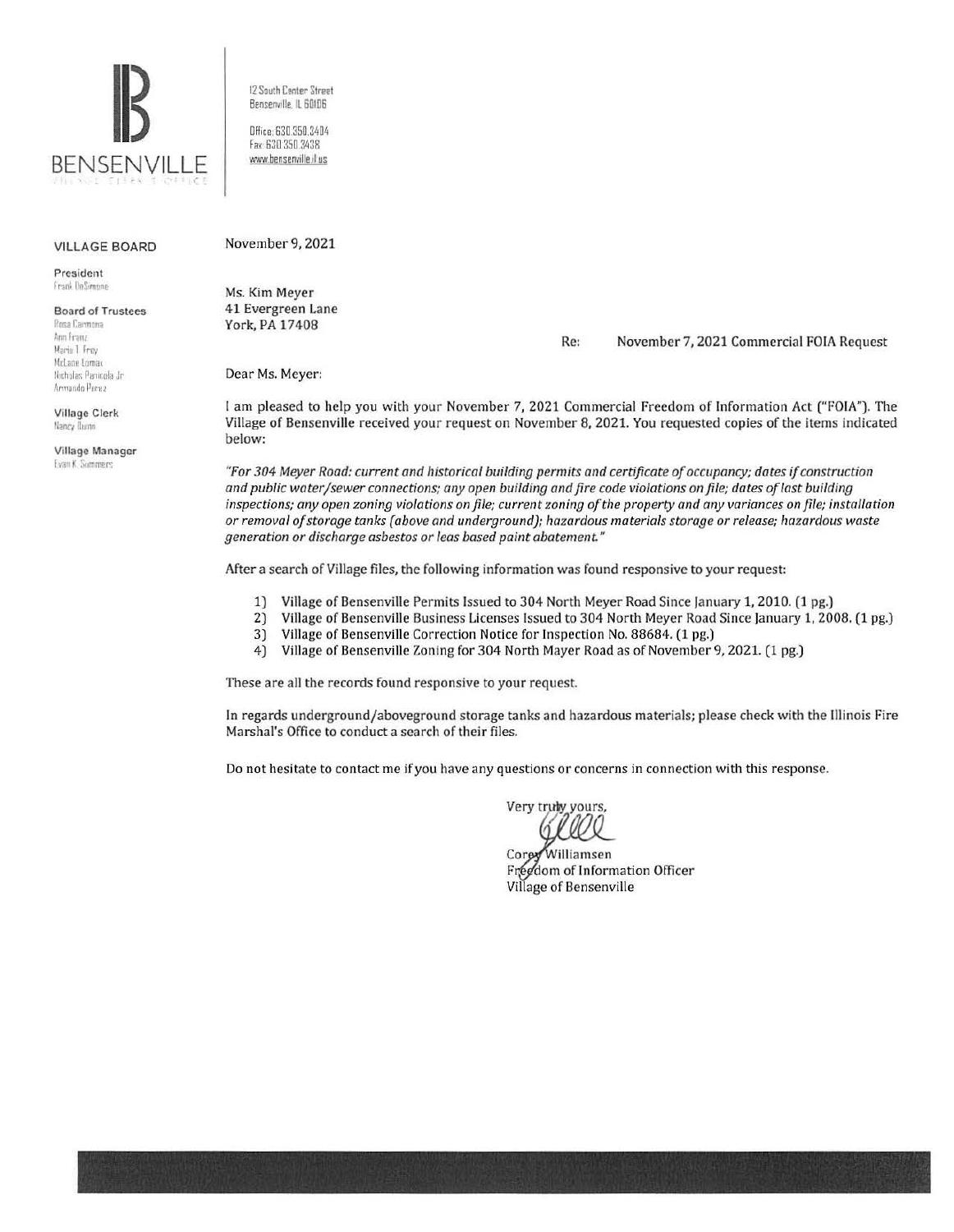| Location             | <b>Municipality</b> |               |         | App Status User Status Application Recv'd | <b>Project/Activity Desc Line 2</b> |
|----------------------|---------------------|---------------|---------|-------------------------------------------|-------------------------------------|
| 304 NORTH MEYER ROAD | BENSENVILLE         | <b>ACTIVE</b> | FINALED | 04/18/2019                                | R/R ASPHALT                         |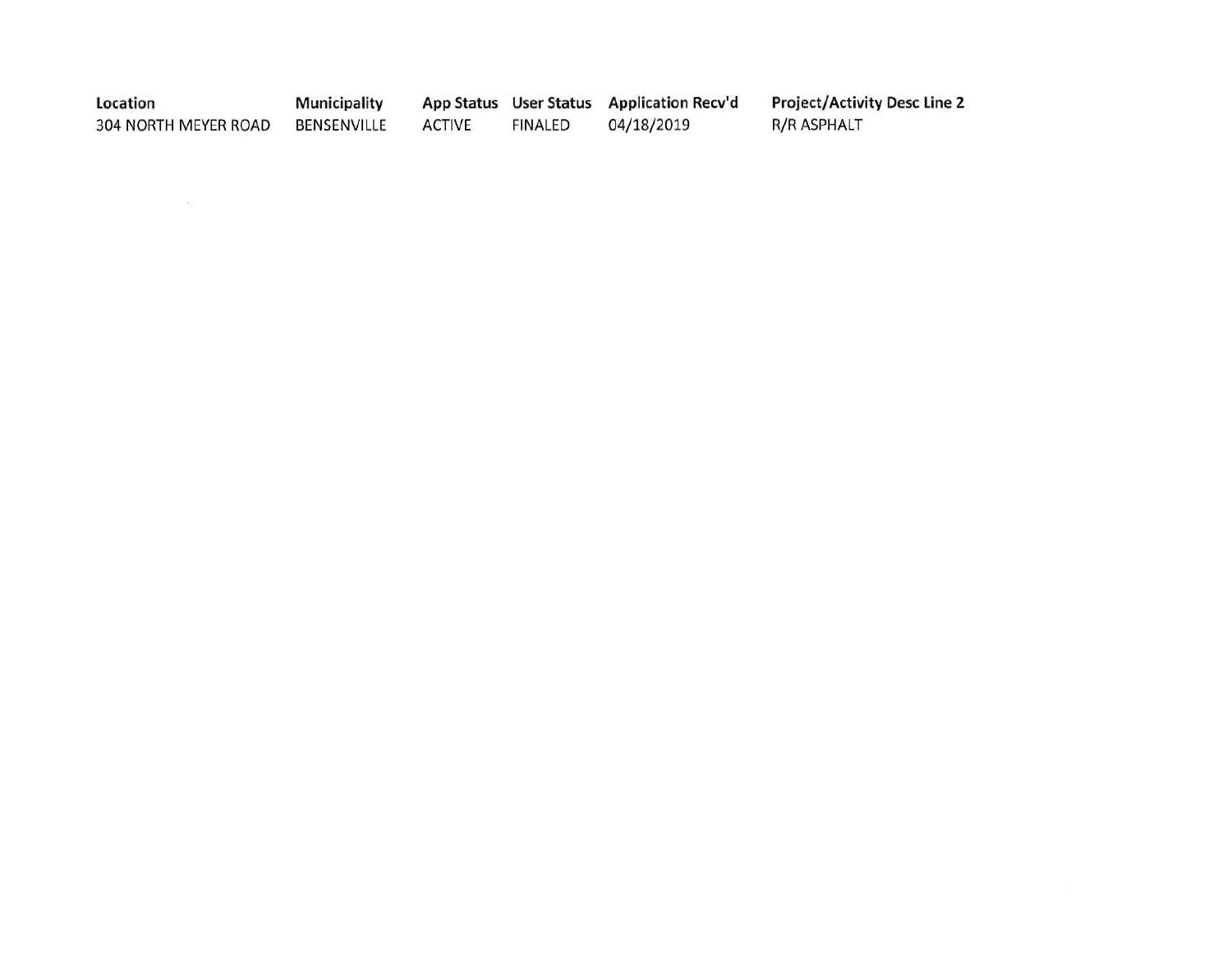| <b>Status</b>   | Location                   | <b>DBA</b>                        | <b>Start Date</b> | Last License |
|-----------------|----------------------------|-----------------------------------|-------------------|--------------|
| <b>INACTIVE</b> | 304 NORTH MEYER ROAD       | ABBCO INC                         | 06/19/2018        | 11/22/2019   |
| ACTIVE          | <b>304 NORTH YORK ROAD</b> | <b>EWING - DOHERTY MECHANICAL</b> | 01/01/2008        | 11/01/2021   |
| <b>ACTIVE</b>   | 304 NORTH MEYER ROAD       | MIDSTATES CUTTING TOOLS, INC.     | 01/01/2008        | 11/01/2021   |
| <b>INACTIVE</b> | 304 MEYER ROAD             | SKIL VENDING, INC.                | 01/01/2008        | 12/01/2011   |
|                 |                            |                                   |                   |              |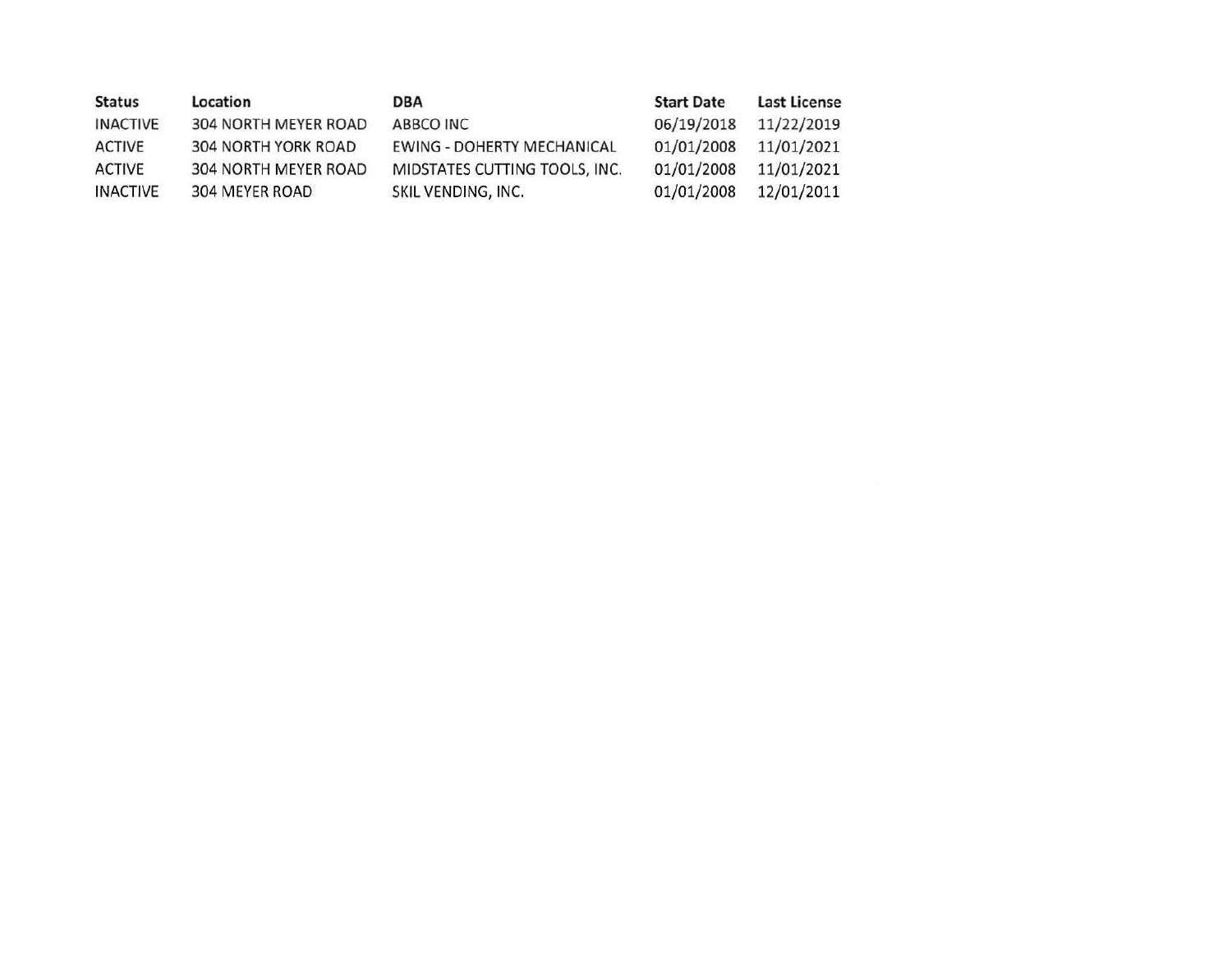

## **VILLAGE OF BENSENVILLE**

INSPECTIONAL SERVICES 12 South Center Bensenville, IL 60106 630-350-3413 fax:630-350-3449

Type of Inspection: NON-RESIDENTIAL INSPECTION

### **CORRECTION NOTICE**

| Address:                | 304 MEYER | Unit:                         |            |                                                                                                                                                             |                                      |
|-------------------------|-----------|-------------------------------|------------|-------------------------------------------------------------------------------------------------------------------------------------------------------------|--------------------------------------|
| Business name::         |           | MIDSTATES CUTTING TOOLS, INC. |            |                                                                                                                                                             | Phone: 630-833-6680                  |
| <b>Business Owner:</b>  |           | MIDSTATES CUTTING TOOLS, INC. | Address:   |                                                                                                                                                             | 304 NORTH MEYER ROAD BENSENVILLE, IL |
| <b>Inspection Date:</b> | 11/3/2021 |                               | Inspector: |                                                                                                                                                             | <b>DON TESSLER</b>                   |
| Checklist #<br>165A     | Violation | NEED TO INSTALL FIRE ALARM    |            | Violation comment<br>Need to install a full fire alarm system per Village of Bensenville<br>codes. Contact Inspector Ron Herff 630-880-9622 for assistance. |                                      |

### Additional Remarks/Comments:

Reinspection 88685 created on 11/03/2021 by 6523dtes

THOSE ITEMS LISTED ABOVE ARE VIOLATIONS OF BENSENVILLE'S ADOPTED VILLAGE CODE AND/OR PROPERTY MAINTENANCE CODE. THIS IS YOUR WRITIEN "CORRECTION NOTICE". FAILURE TO CORRECT THE ABOVE LISTED VIOLATIONS WITHIN THE PRESCRIBED TIME CAN RESULT IN A FINE OF UP TO \$750 PER VIOLATION, PER DAY.

You are hereby notified to remedy the conditions as stated above within 30 days.

Neither this inspection nor any Certificate of Occupancy issued by the Village of Bensenville shall be considered a complete list of Code or Municipal Ordinances. Our inspection can be substantially limited by access available and stored items or furniture. Some occupancies may require inspections to be completed on individual systems such as heating appliances, roofing, structure or fire protection systems. If you have questions about this inspection, please call 630-350-3413.

DISCLAIMER: The Village of Bensenville does not warrant the condition of any property inspected and disclaims all liability for any claims arising out of the property or condition thereof.

Copy of this report received by/mailed to:

E-Mailed 11/03/2021

Inspector: Date: Date: Date: Date: Date: Date: Date: Date: Date: Date: Date: Date: Date: Date: Date: Date: Date: Date: Date: Date: Date: Date: Date: Date: Date: Date: Date: Date: Date: Date: Date: Date: Date: Date: Date: D

11/03/2021